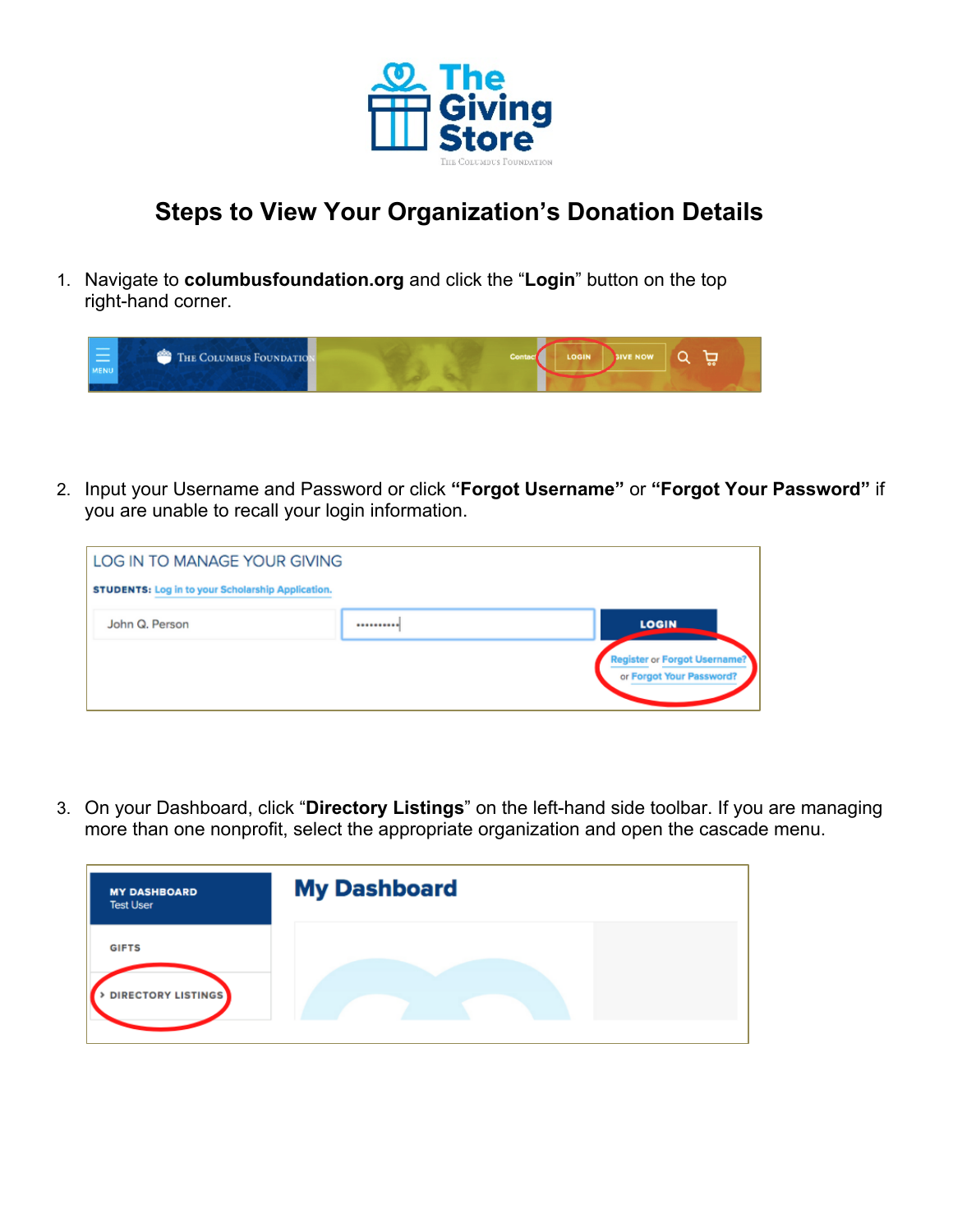4. Click on "**In Process Donations**" to review pending donations that have been made to your organization in real-time.



5. You may display and sort **"In Process Donations"** by date, donor name, type, and amount. This real-time preview includes donations made by Credit Card, ApplePay, GooglePay, PayPal, and Donor Advised Fund. Donations are subject to change and should NOT be recorded by your organization until fully processed and deposited electronically or issued by check.

## IN PROCESS DONATIONS

| $\checkmark$<br><b>DATE</b> | <b>NAME</b>         | <b>TYPE</b>        | <b>AMOUNT</b> |
|-----------------------------|---------------------|--------------------|---------------|
| Apr 21, 2020                | <b>Nancy Fisher</b> | <b>Credit Card</b> | \$20.00       |
| Mar 29, 2020                | <b>Anonymous</b>    | Grant              | \$2,111.11    |

6. To view contributions deposited into your organization's bank account, select "**View Deposits**" under the appropriate organization in your left navigation menu.

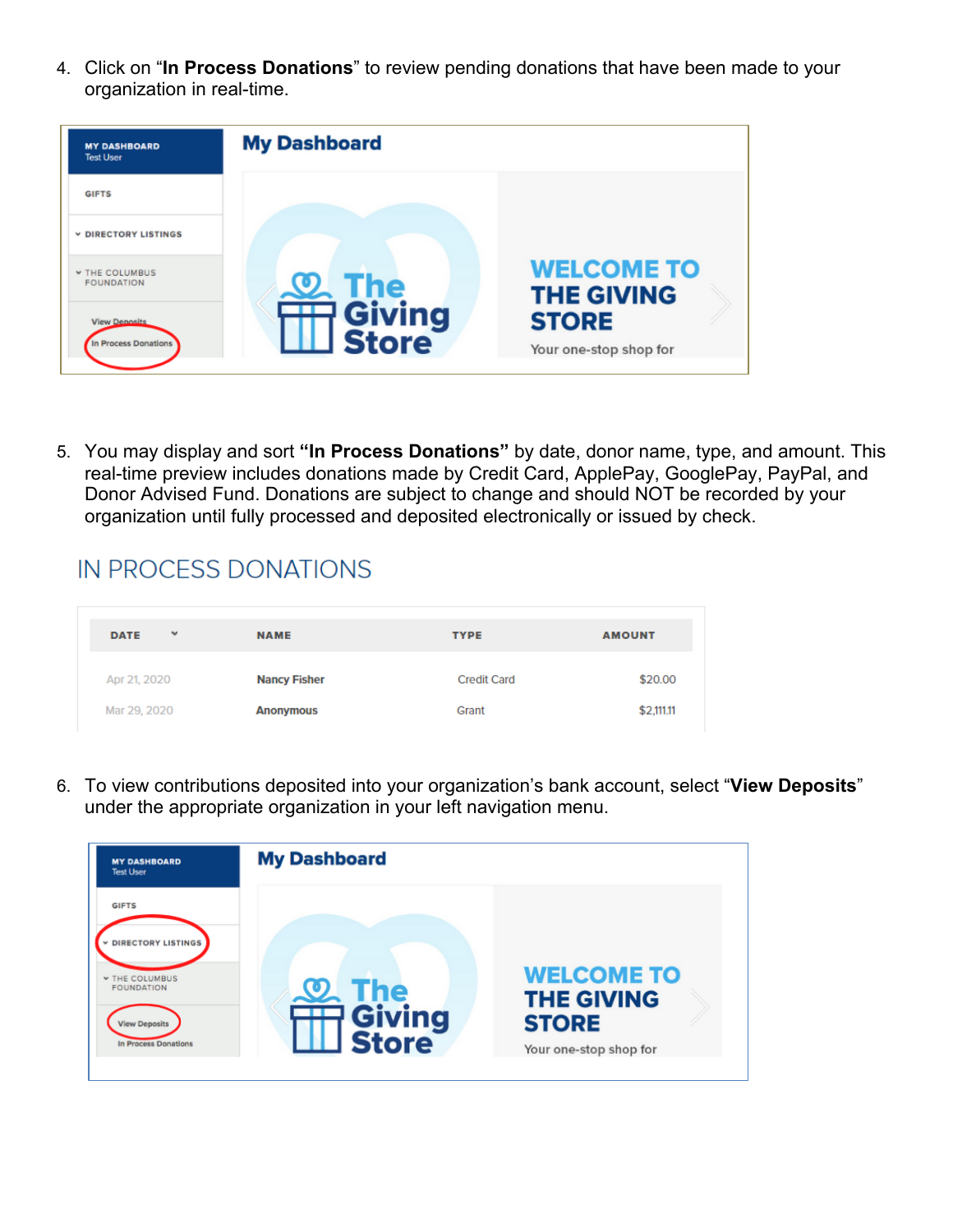7. When you land on the **"View Deposits"** page you may search or sort by donor name, donation date, type, event, or amount.

**ELECTRONIC DEPOSITS** 

|                         |                                         | <b>Date From</b>          | Date To                     |                       |       |
|-------------------------|-----------------------------------------|---------------------------|-----------------------------|-----------------------|-------|
| <b>SEARCH</b>           |                                         | MM/DD/YYYY                | MM/DD/YYYY                  |                       |       |
| <b>Deposit Type</b>     |                                         | <b>Event/Project Type</b> |                             |                       |       |
| <b>ANY</b>              |                                         | <b>ANY</b><br>$\check{~}$ |                             |                       |       |
|                         |                                         |                           |                             |                       |       |
| DATE v                  | <b>DONOR NAME</b>                       |                           | <b>TYPE</b>                 | <b>AMOUNT</b>         |       |
| Apr 21, 2020            | <b>Louie Ray</b>                        |                           | <b>Credit Card</b>          | \$20.00               | $\pm$ |
|                         |                                         |                           |                             |                       | $\pm$ |
|                         |                                         |                           |                             |                       |       |
| Apr 21, 2020<br>Mar 29, | <b>Nancy Fisher</b><br><b>ANONYMOUS</b> |                           | <b>Credit Card</b><br>Grant | \$18.89<br>\$2,111.11 |       |

8. Click expand **"+"** next to the donation amount on **"View Deposits"** to view acknowledgement details, special instructions as provided by the donor, event, and the transfer date. Gifts and grants may be deposited into your organization's bank account electronically. Checks sent to your organization by mail are NOT displayed.

| Nov 28, 2017 | (a) Joyce Ray                                                        | <b>Credit Card</b> | \$25.00 |
|--------------|----------------------------------------------------------------------|--------------------|---------|
|              | <b>DETAILS</b>                                                       |                    |         |
|              | 555 Main Street<br>Anytown, Ohio 43215                               |                    |         |
|              | <b>DONOR EMAIL</b>                                                   |                    |         |
|              | nonprofits@columbusfoundation.org                                    |                    |         |
|              | <b>Better Together</b><br>A Season of Hope at the YWCA Family Center |                    |         |
|              | <b>TRANSFER DATE</b><br>Dec 06, 2017                                 |                    |         |
|              | This donation supported a Better Together project.<br>ൈ              |                    |         |
|              |                                                                      |                    |         |

Note: The Foundation has issued a tax receipt for all donations received through The Giving Store and sent special notifications for gifts made in honor, in memory, or on behalf of someone.